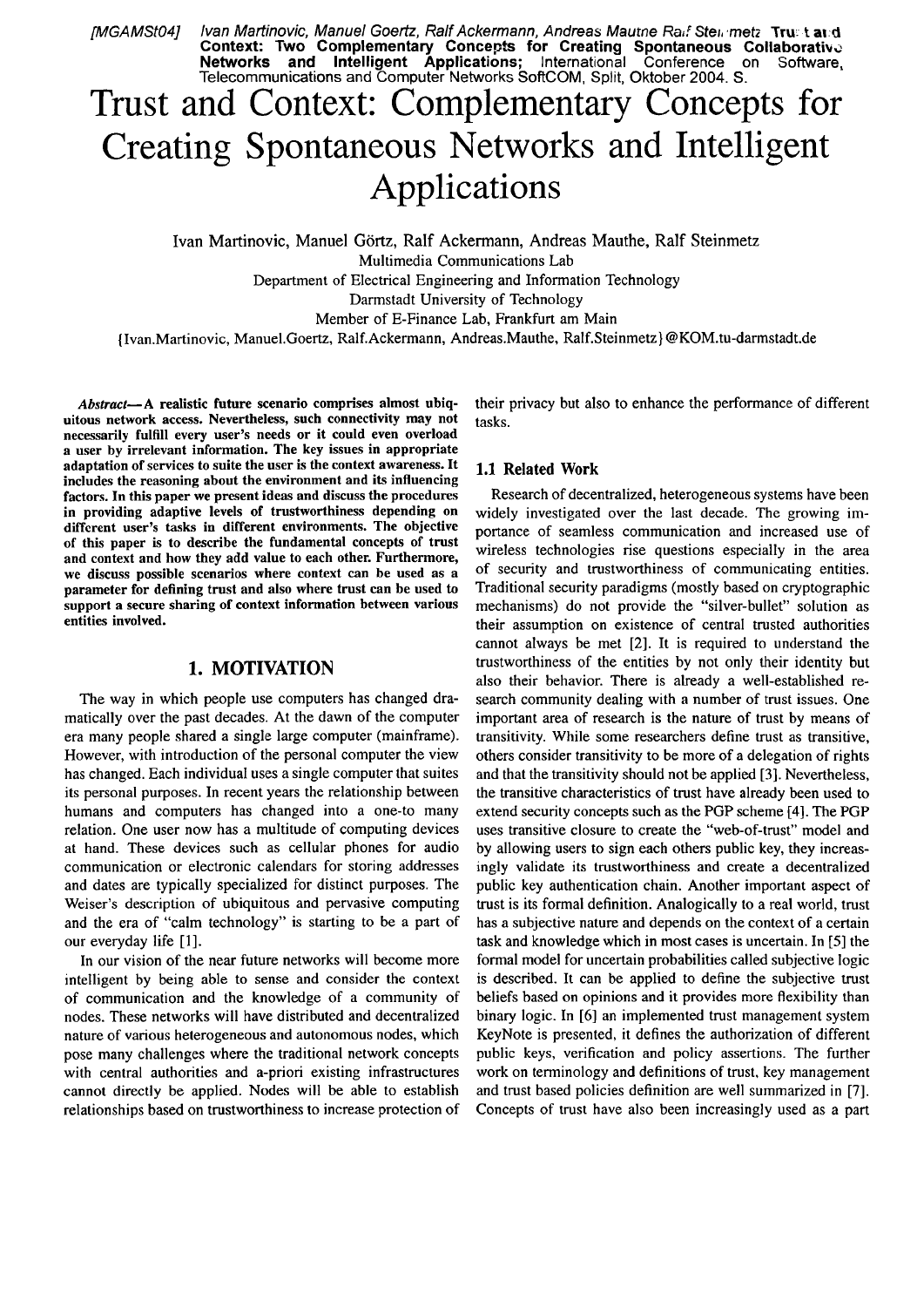of cooperation incentives in the peer-to-peer Systems where the trust based on reputation and credibility concepts can be used to identify non-cooperative nodes (e.g. free-riders) [8]. Similary, the topic of trustworthiness is considered to be more essential part for facilitating cooperation between the entities for dependable routing [9].

The objective of this paper is to describe the fundamental concepts of trust and context and how they add value to each other. Two representative scenarios are used to illustrate the benefits of the proposed approach. The rest of the paper is structured as follows: Section 2 describes the necessary concepts and definitions needed in the area of trust and context. In addition, we show the influence of context on trust and vice versa. In Section 3 we establish common scenarios and practical contribution of usage. Section 4 covers potential future work and further challenges.

# **2. CONCEPTS** & **DEFINITIONS**

## **2.1 Context**

The usage of context information is an enabling technology for a large variety of applications. Most of these applications try to dis-burden the User from re-occurring tasks that are not central, but only influence (e.g. parameterize) communication tasks. It is an important characteristic of context-aware applications that they are explicitly meant to disappear from the users perception.

*1) Context Dejnition:* The term *context* is widely used and most people have a general idea about what context is. However, it is used with very different meanings and there are diverse (and often vague) notions about what the term actually describes. **A** very generic definition can be found in [10]:

Context: That which surrounds, and gives meaning to something else.

However, the definition is too general for the purpose of building context-aware and ad-hoc applications. The analysis of other computing science areas leads to the conclusion that context is widely used with different meanings. In the area of artificial intelligente contexts are abstract objects in a domain and statements can be made "about" them [11]. McCarthy [12] states that the main question of *what context is* cannot be answered as a result of a unique conclusion. Instead, various notions of context each for its application will be found useful.

Applications are context-aware if they use context to provide relevant information and services to the user, where the relevancy depends on the users task [13]. Main usage scenarios of context in such applications have been identified in [14]. These applications automatically *adapt* their behavior according to discovered context (using active context), or *present* the context to the user using reductions of all possible information and *store* the context for the user to retrieve later (using passive context).

2) *Context Usage:* The utilization of context information requires several processing steps. Typically, the following steps can be identified: *acquisition, synthesis, dissemination* and *use.*  The resulting abstract procedure is described in the *conrext* 

*cycle* shown in Figure 1. The Context Cycle model follows the principle of the Omnibus Model for multi-sensor fusion **[15].** 



*Figure I* - *The* **Conrexr** *Cycle* 

The automatic acquisition of context information is a prerequisite to capture date from and model real world situations. A common way is the utilization of a multitude of sensors. Sensors are used to observe the physical world.

*A sensor* is a device that perceives a physical property. It transmits the result of a measurement. **A** sensor maps the value of some environmental attribute to a quantitative measurement.

TWO types of sensors can be distinguished [16]. *Physical*  sensors are hardware components that measure parameters in the environment. They provide the information on elecironic level, typically as analog output or as digital signals. *Logical sensors* are components that provide (aggregated or transformed) information that is not directly taken from the environment but represents information about the observed world. Information sources can be a clock as a sensor that offers time and a server offering the current exchange rate. Logical sensors supply the information most often as digital signal over a common interface such as a serial data connection or an HTTP-connection.

Each sensor  $S$  can be seen as a time dependent function that provides the system with a set of values which give a description of the context at a specific time. The function  $S: t \rightarrow X$  returns a scalar, vector, or a symbolic value  $(X)$  [17]. The output of a single sensor might not produce sufficient information. The concept of *sensor fusion* describes the combination of sensory data or information derived from sensory data.

The context synthesis process assesses significant features of the context. This process uses the sensor information as an input and creates an abstract representation of the captured situation. Location, entity activity and time are typical context sources and form the *primary context.* 

Knowledge of the current location and time together with a user's calendar lets an application have a good estimation of the user's current situation. It is preferable that the user's context is detected automatically. Finally, the context information has to be disseminated to a context consumer which stores or uses the information. The application uses the context information as an implicit input for e.g. parametrization of functional blocks, simplification of human Computer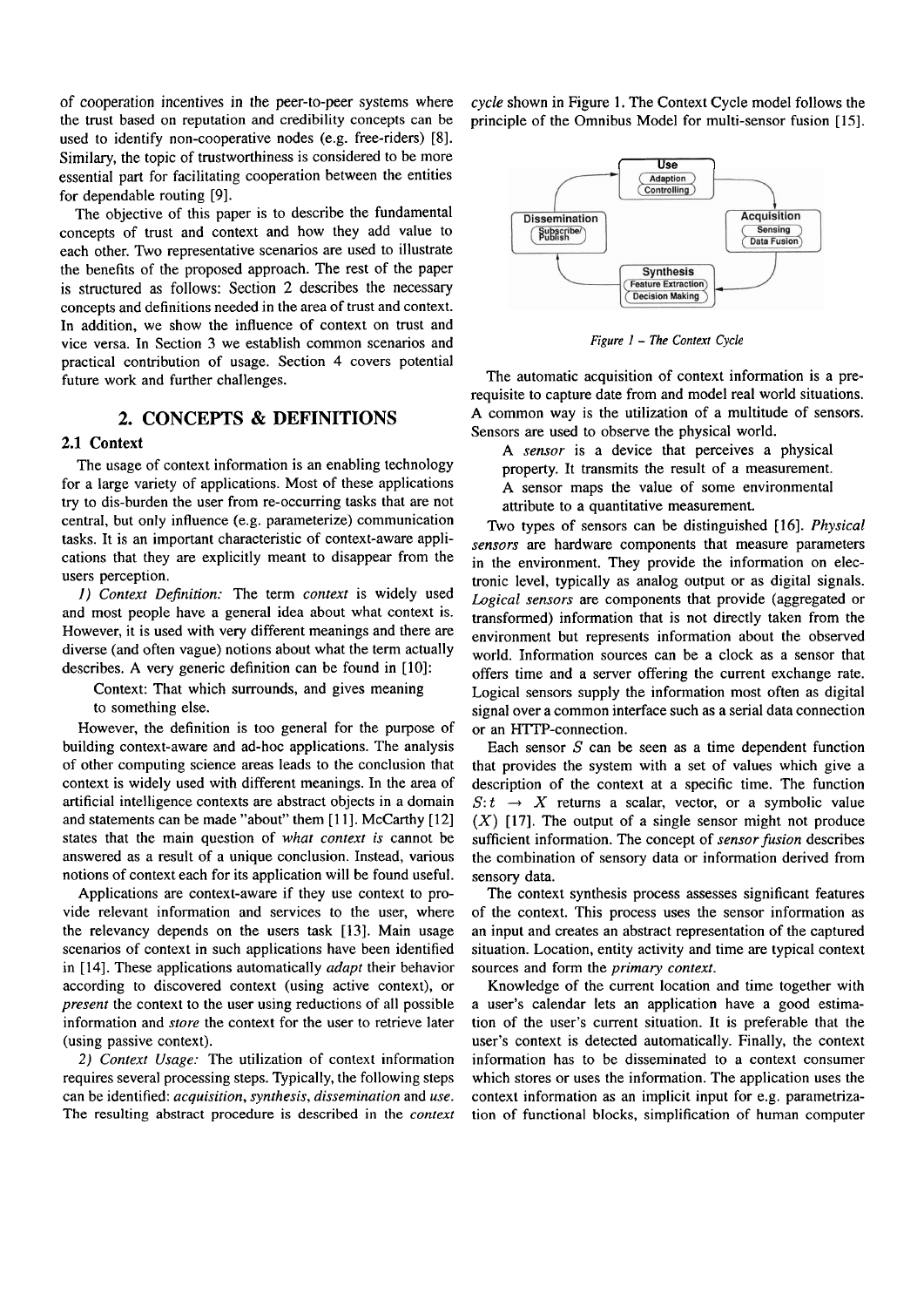interaction (HCI) and overall task automatisation. **A** multitude of context information sources, can mutually transmit their data. Typical context information sources are devices, such as Bluetooth sender, RF/IR-Badges or icalendar-compliant applications **[18].** 

## **2.2 Trust**

The main difference between trust and traditional security is that tmst does not only encompass (strong cryptographic) identity authentication and communication security but considers especially the behavior and relationships between entities. The dynamic nature of trust relationships can thus increase and decrease over time, which forms the basis for extended mechanisms to increase overall dependability of different Systems. This allows to support dynamic and adaptable concepts. In this work we tackle a challenging approach to the usage of trust as a complementary concept for context-aware computing. We use trust to enable a better adaptivity to a different context data and more efficient synthesis of environmental knowledge. As already mentioned in Section 1, there is a expansive research about trust and its application. The related work cover many different aspects of trust, however there is no unified, well established definition.

We use the general definition of trust [19]:

Trust: Confidence in or reliance on some quality or attribute of a person or thing, or the truth of a statement

In a more technical context, we choose the definition of **[20]:** 

Trust: Extend to which one party is willing to depend on something or somebody in a given situation with a feeling of relative security, even though negative consequences are possible.

This definition implicitly shows that trust depends on uncertain knowledge of dependability, risk assessment and awareness of the situation, which we consider to be the context. Also, other parts of this concept are the entities *trustor* and *trustee*, which are defined as:

Trustor: The entity who has a certain level of trust in another entity (being subject).

Trustee: The entity who is being trusted, or to whom something is entrusted [19]; a person in whom confidence is put (being object).

The main characteristics of a trust relationship are:

- Subjective: **A** has a subjective opinion on the trustworthiness of B which depends on a specific task in a given context .
- Asymmetrie: If **A** trusts B, it does not necessarily mean that B tmsts **A.**
- Gradual: Different trust levels between entities can be defined e.g. similar to [4]: Ultimately, Completely, Marginally and an explicit negative trust((Distrust).
- Transitive: If **A** trusts B and B tmsts C, there is a certain level of tmst between **A** and C.

The relationship between entities can be based on *direct* or indirect trust. We define a direct trust as:

Trust relationship between trustor and trustee based on an evidence obtained by direct obsewation, experience or a prior configuration.

On the other hand, we define an indirect trust as:

Trust relationship between trustor and trustee based on the transitivity and gradual nature of trust.

I) Building Trust: Building trust is a process which involves the acquisition of trust evidence which increases knowledge of the trustor and creates a belief in the trustworthiness of the trustee. The evidence can be based on identity trust which can be provided by cryptographic mechanisms like digital certificates, challenge-response protocols or any other authentication proof. In addition, it may be based on behavioral trust, which is especially interesting in environments where no centralized Public Key Infrastructure (PKI) exists and the identities of participants are unknown. In this case, the trust evidence is based on direct experience between tmstor and tmstee or indirect experience based on information reported from other entities.

2) Credibility: Credibility is the subjective opinion based on the given trust evidence and knowledge of the trustor. Every trustor can decide how important the given evidence is in a certain context. While digital certificates signed by tmsted third party state the authentication of one's identity, it does not make any statement about its behavior. Thus, depending on the context and nature of a task, the credibility of the same evidence may vary e.g. participants of an on-line auction system base the seller's trustworthiness on his behavior, while by on-line banking the identity of the bank's web site is crucial for the secure transaction.

3) Risk Threshold: This parameter defines the quantity of the evidence required to build a particular trust relationship. We define the Risk Threshold as a function of knowledge about the context and subjective estimation of an importance of a task.

#### Risk Threshold  $:=$  knowledge of (infrastructure parameters, risk paramterers)

Here the infrastructure-parameters denote the characterization of a context e.g. security mechanisms like PKI to ensure end-to-end security, but also the visual contact or possibility for direct checking of one's public key fingerprints with communicating persons. The risk parameters refer to various hazards and the different threat models possible in an certain environments.

Figure 2 shows a summary of trust terminology described in this section. The trustee provides the trust credential to a trustor, who then weights that credential with the credibility of the trustee. The risk threshold defines the measure of the quantity of tmst credentials which is required to establish certain tmst relationship. The risk threshold also depends on the context in which this trust should be provided.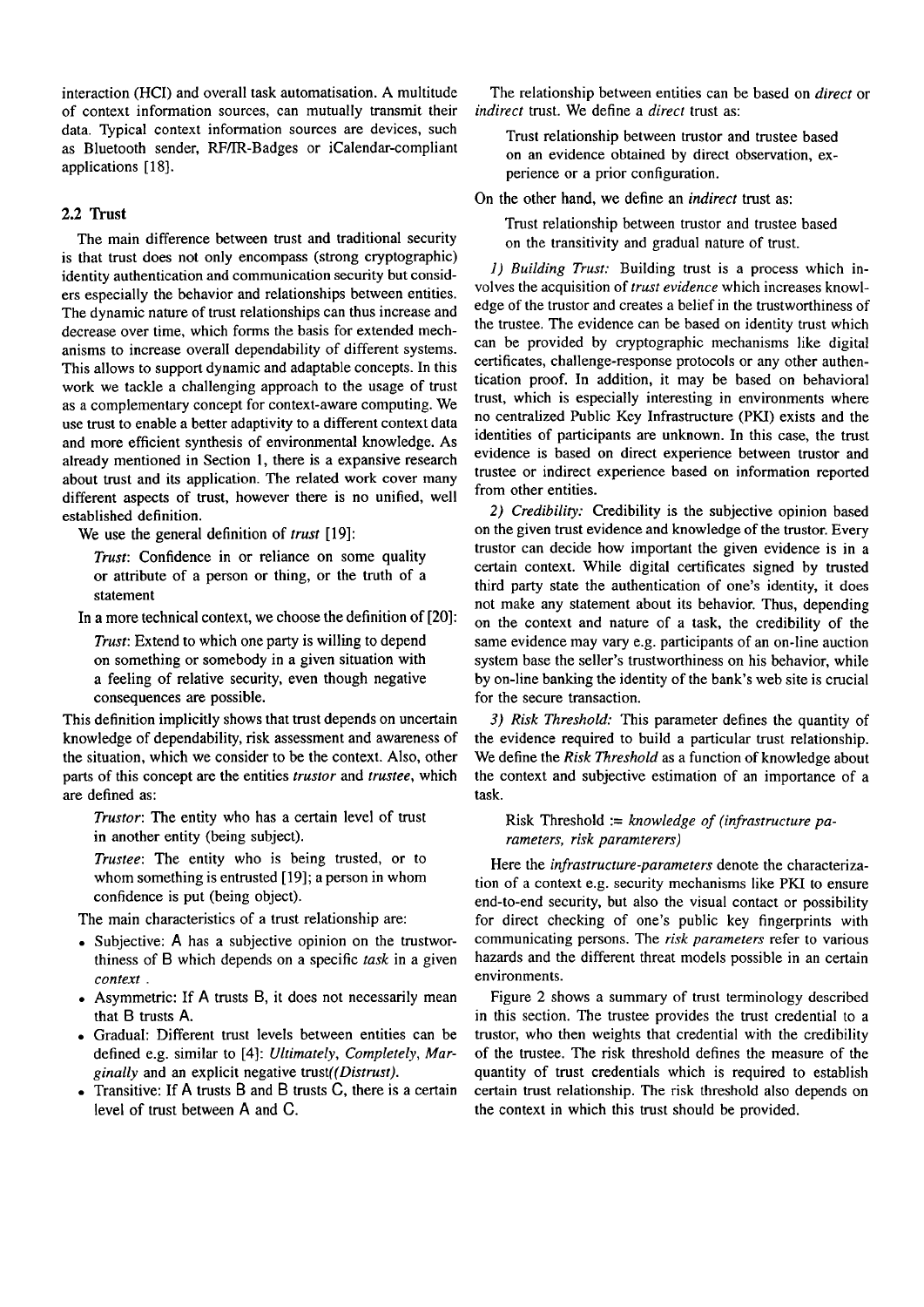

*Figure 2* - *Building Trust* 

# **3. SCENARIOS**

The following scenarios are used to motivate and illustrate the proposed approach in this paper. One scenario describes the utilization of context information as a trust parameter. The second scenario shows how to use trust in a context sharing application.

#### **3.1 Context as Parameter for Trust**

In order to show how the Risk Threshold can be modeled as a context-dependent metric, we present a typical collaboration scenario. Figure **3** describes different scenarios within the context's dimensions of *environment openness* and *network dynamics.* Environment openness is the measure for existence of infrastructure, services provided within that infrastructure, and given credibility of those services. The network dynamics denote a parameter of user dynamics. It can be derived from user mobility, network consistency (link stability), and the number of users who are already known or unknown. In such different scenarios the question could be: "How trusted is the execution of a certain task in a given environment?'. Here the Risk Threshold represents a trade-off between the security requirements to create trust relationships (e.g. risk assignment) and the performance of creating such relationships.



*Figure* **<sup>3</sup>**- *Dimensions of contexi and different scenarios* 

The scenario denoted in 1a is a typical business meeting scenario where participants are all members of the Same corporation. They form a closed group of participants. Even a passive attack (e.g. eavesdropping) can be avoided by the utilization of trusted infrastructure which provids appropriate cryptographic services. The Risk Threshold in this scenario can be higher, because enough security guarantees can be assured by infrastructure which is a-priori trusted. Furthermore, the risk Parameters, which in this case are formed by the participants, will already have a certain trust degree between each other as they are all part of the Same trust domain (in this case corporation). The Scenario 1b is analog to 1a, however the meeting takes place within an untrusted infrastructure (e.g. coffee shop). The participants can also be from different trust domains (e.g. different corporations), but not-trusted infrastructure is still sufficient for providing services for establishing an end-to-end security for communication between the tmstor and trustee by the usage of digital certificates. In this scenario, the Risk Threshold should be lower as the trustor requires more information about the trustee. On the other hand, in scenario Ic no infrastructure exists. The meeting is a spontaneous network of different participants and they need to cooperate to establish a trusted network for communication. This scenario is common for ad hoc networks. The network dynamic increases as there might not be explicit differences between participants and non-participants. The increased possibility of active or passive attacks exist, thus the risk threshold is even lower. The only advantage that still can guarantee certain a-priori trust is a visual contact between the participants, which can help to establish a direct and secure communication by e.g. Infrared (IR) Beacon. Scenario 2 depicts a popular P2P file sharing scenario which can also be seen as a spontaneous collaborative network. The participants are commonly unknown to each other and the network dynamic is high due to uncontrollable users connections and disconnections. For the reason of the very high number of users and its decentralized nature, the infrastructure of such systems is not common. The trust building process of such scenarios incorporate direct and indirect trust techniques, while risk threshold strongly depends on the task and the knowledge of the trustor.

#### **3.2 Trust as Parameter for Context Sharing**

Figure  $4(a)$  shows a set of different entities in the same environment. The entities are attendees of a meeting containing heterogeneous devices (e.g. PC, PDAs, mobile phone) with different connections to a diversity of sensors (e.g. WLAN Access Points, Cameras, InfraRed Beacon, Bluetooth). They all create network relations by their point-to-point communication as shown in Figure 4(b). These network relations provide the underlying basis for creating an overlay trusted network, that is based on the trust building concept. In this case the tmst evidences can be aggregated from different participants and different sensors e.g. a trust evidence could be a membership of the Same WLAN group defined by sharing a Same WEP key, or having a paired Bluetooth devices. Participants from different trust domains, may also set different risk thresholds in this environment. Their trust relationships between other participants and sensors will vary as shown in Figure 4(c). This relationships will then be used to share the context information